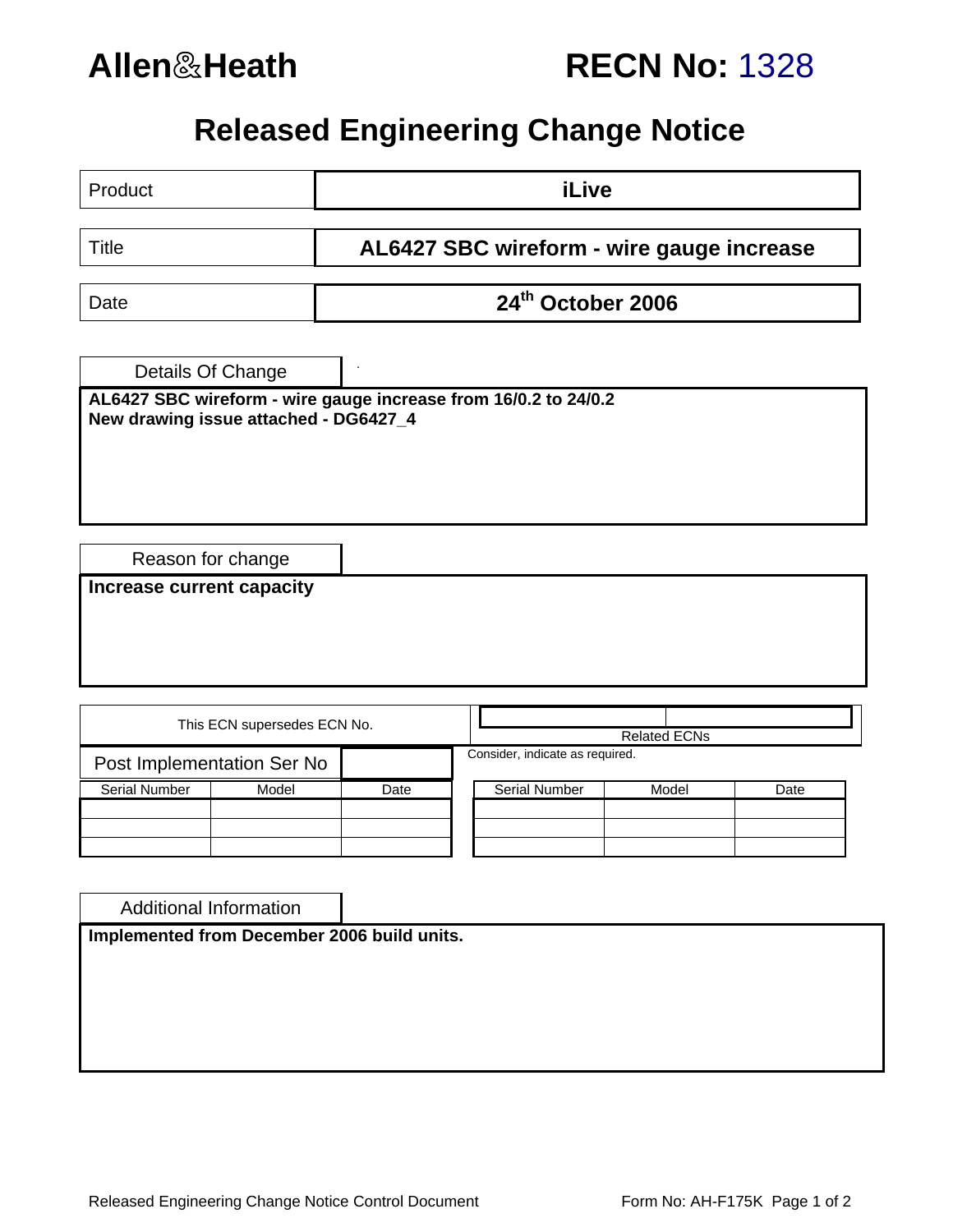### Details Of Change

#### **AL6427 SBC wireform - wire gauge increase from 16/0.2 to 24/0.2 New drawing issue attached - DG6427\_4**

**Additional Information:** 

| Drawings                   | Drawings<br>_ _ _ _ | <b>PCB Change Detail</b><br>$  -$ | <b>PCB Change Detail</b><br>$  -$ | <b>Change Detail</b><br><b>Bom</b><br>____ |
|----------------------------|---------------------|-----------------------------------|-----------------------------------|--------------------------------------------|
| <b>See following Pages</b> |                     |                                   |                                   |                                            |
|                            |                     |                                   |                                   |                                            |
|                            |                     |                                   |                                   |                                            |

#### **Macpac Pcb/Metalwork/Drawing Issue updates:**

| Assy no. | Part no. | Pcb/Metalwork/Drawing Issue updates<br>$(from_to$ |    |                        |
|----------|----------|---------------------------------------------------|----|------------------------|
|          | AL6427   | <b>DG6427 ISS.3</b>                               | to | <b>DG6427 ISS.4 NW</b> |
|          |          |                                                   | to |                        |
|          |          |                                                   | to |                        |
|          |          |                                                   | to |                        |